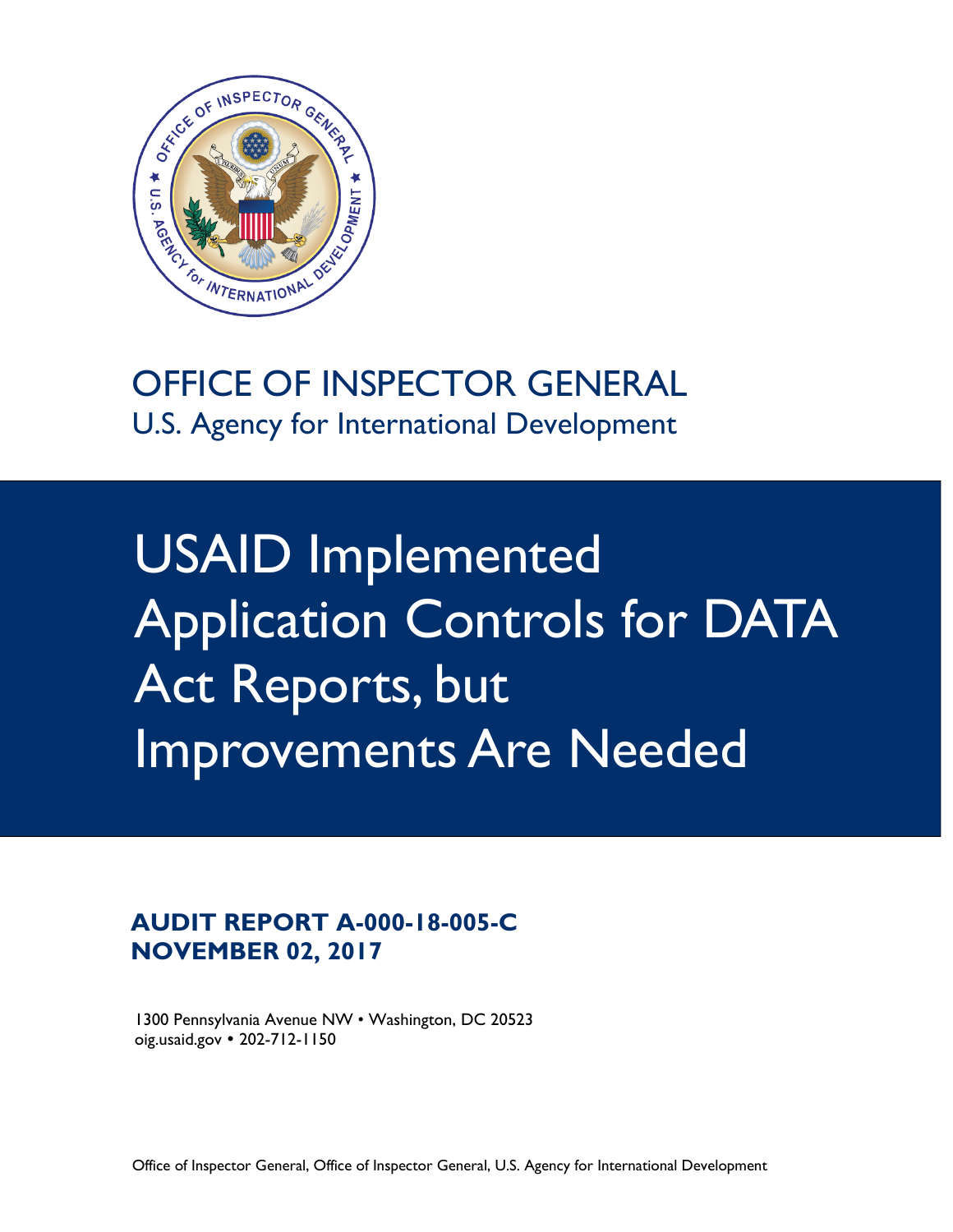The Office of Inspector General provides independent oversight that promotes the efficiency, effectiveness, and integrity of foreign assistance provided through the entities under OIG's jurisdiction: the U.S. Agency for International Development, U.S. African Development Foundation, Inter-American Foundation, Millennium Challenge Corporation, and Overseas Private Investment Corporation.

### **Report waste, fraud, and abuse**

#### **USAID OIG Hotline**

Email: ighotline@usaid.gov Complaint form: https://oig.usaid.gov/content/oig-hotline Phone: 202-712-1023 or 800-230-6539 Mail: USAID OIG Hotline, P.O. Box 657, Washington, DC 20044-0657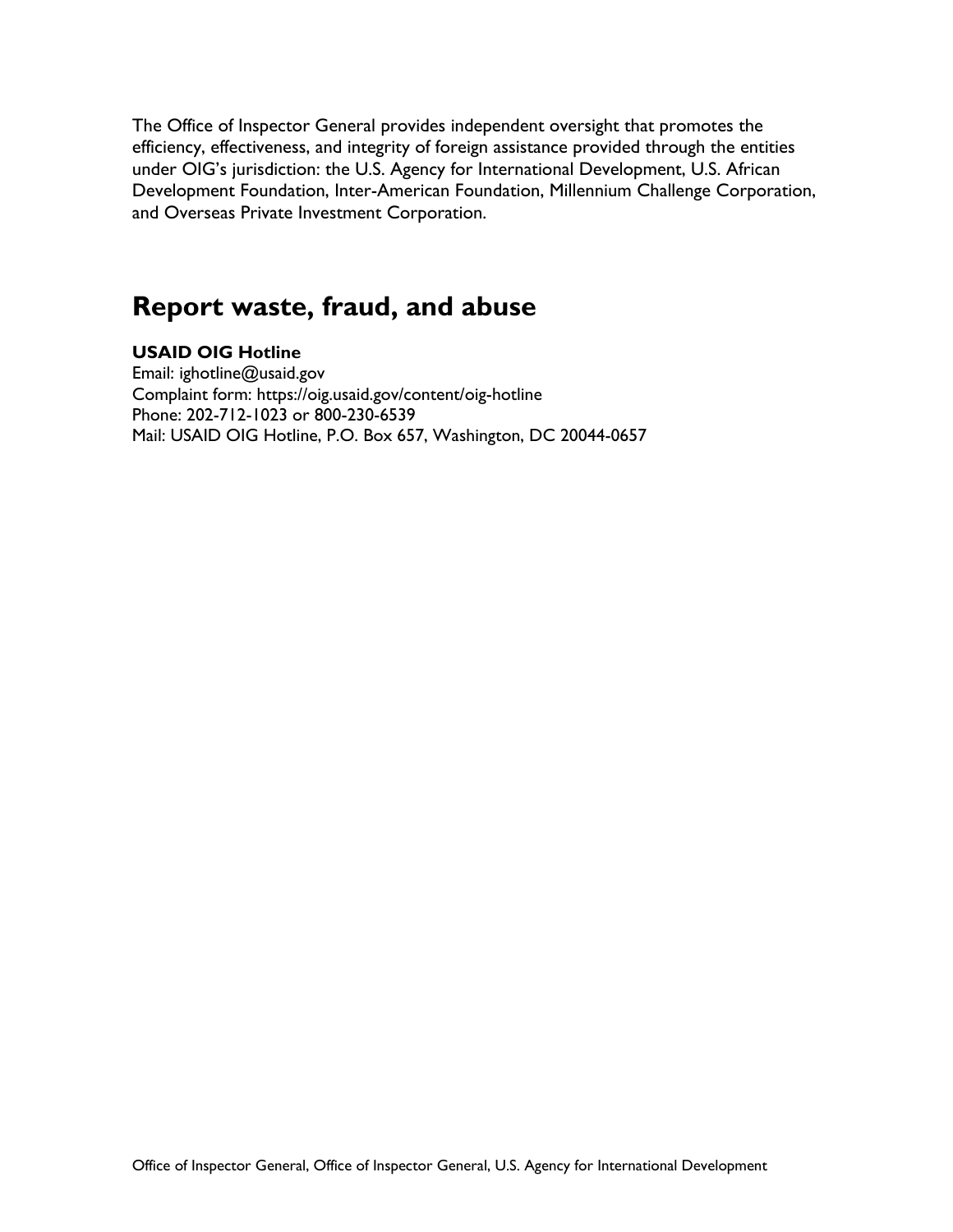

### **MEMORANDUM**

| DATE: | November 02, 2017                                                                                                           |
|-------|-----------------------------------------------------------------------------------------------------------------------------|
| TO:   | Chief Financial Officer, Reginald W. Mitchell                                                                               |
| FROM: | Deputy Assistant Inspector General for Audit, Alvin A. Brown /s/                                                            |
|       | <b>SUBJECT:</b> USAID Implemented Application Controls for DATA Act Reports but<br>Improvements Are Needed (A-000-18-005-C) |

Enclosed is the final audit report on USAID's implementation of selected application controls used to report financial data under the Digital Accountability and Transparency Act of 2014 (DATA Act).<sup>1</sup> The Office of Inspector General (OIG) contracted with the independent certified public accounting firm CliftonLarsonAllen LLP (Clifton) to conduct the audit. The contract required Clifton to perform the audit in accordance with generally accepted government auditing standards.

In carrying out its oversight responsibilities, OIG reviewed Clifton's report and related audit documentation and inquired of its representatives. Our review, which was different from an audit performed in accordance with generally accepted government auditing standards, was not intended to enable us to express, and we do not express, an opinion on USAID's implementation of application controls for systems used to report under the DATA Act. Clifton is responsible for the enclosed report and the conclusions expressed in it. We found no instances in which Clifton did not comply, in all material respects, with applicable standards.

The audit objective was to determine whether USAID implemented selected application controls in its Global Acquisition and Assistance System (GLAAS) and its Phoenix Financial System (Phoenix). The Agency uses data from these two applications to report under the DATA Act. To answer the audit objective, Clifton evaluated USAID's implementation of selected application controls outlined in the Government Accountability Office's "Federal

 $\frac{1}{2}$  . The contract of the contract of the contract of the contract of the contract of the contract of the contract of the contract of the contract of the contract of the contract of the contract of the contract of t  $1$  Pub. L. No. 113-101 (May 9, 2014).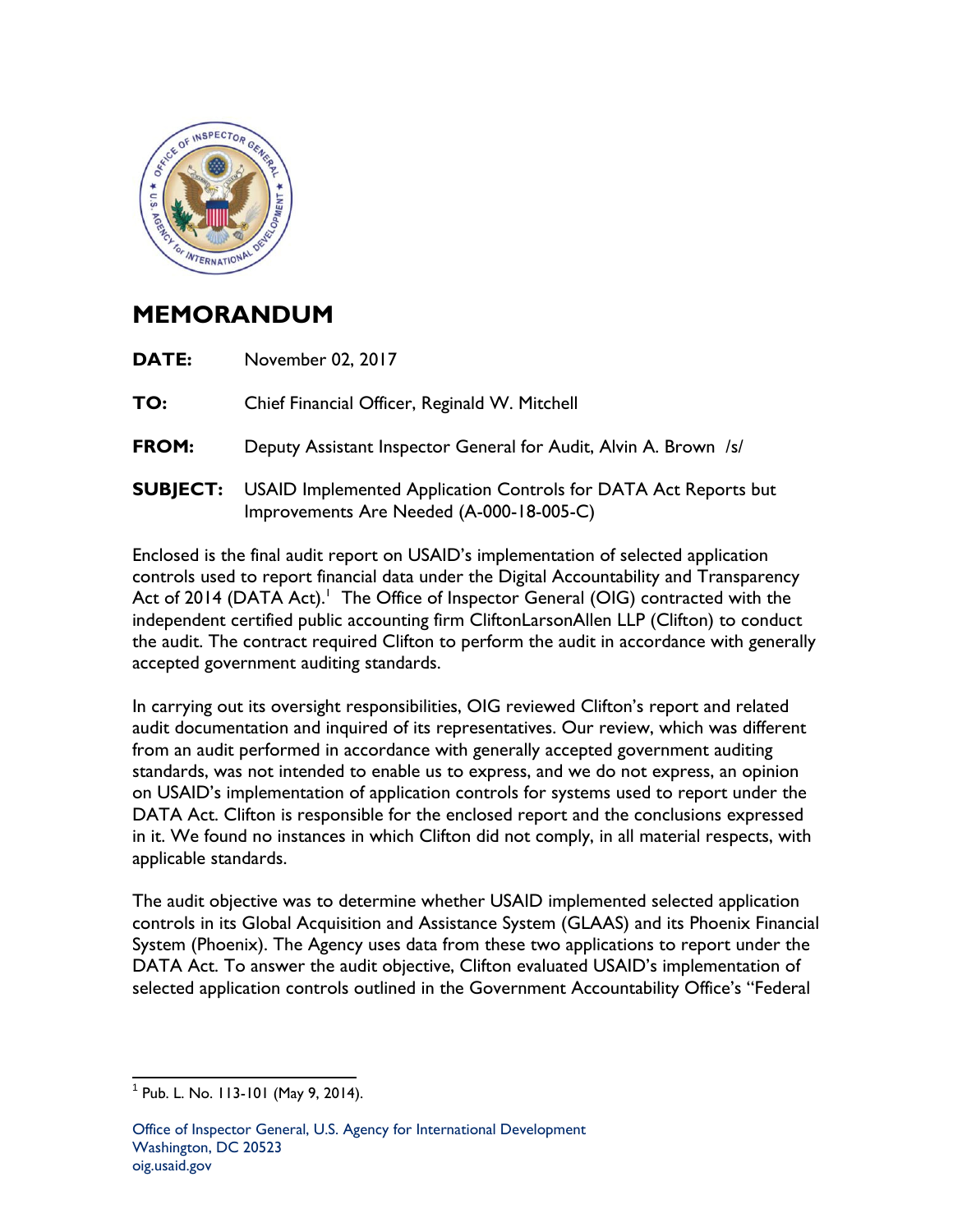Information System Controls Audit Manual" (FISCAM).<sup>2</sup> The audit firm examined selected controls related to the Agency's acquisition and procurement process. Clifton also performed procedures to determine whether (1) USAID obtained confirmation of the complete and accurate acceptance of files submitted to the Department of the Treasury's DATA Act Broker website, and (2) USAID's error correction and validation processes were adequate to ensure the timely resolution and submission of data files. Fieldwork was performed at USAID's headquarters in Washington, DC, from June 8 through September 8, 2017.

The audit firm concluded that USAID implemented 23 of the 27 selected application controls designed to preserve the integrity of its DATA Act reporting. For example, USAID did the following:

- Maintained effective automated controls for the individual GLAAS and Phoenix applications. The GLAAS and Phoenix applications have certain edit checks in place to prevent users from entering incorrect values. For example, we observed error messages appear when the value entered did not match the approved value and the total spending amount entered exceeded the allotted funding amount.
- Maintained effective automated controls for the interface between GLAAS and Phoenix applications. For example, we observed that once an award is validated and approved in GLAAS, it is automatically sent to Phoenix for validation and approval. In addition, we observed that the award was accurately processed and obligated in Phoenix.

However, USAID did not do the following:

- Implement standard operating procedures for the DATA Act reporting process (three control weaknesses).
- Perform internal data validations before posting the Agency's DATA Act reporting files to the Treasury's DATA Act Broker website (one control weakness).

To address the weaknesses identified in the report, Clifton made and OIG agrees with the following recommendations to USAID's management. We will track them until fully implemented. We recommend that the chief financial officer:

**Recommendation 1.** Document and implement Agency-integrated standard operating procedures for extracting, reviewing, validating, and submitting Digital Accountability and Transparency Act (DATA Act) files to the Treasury's DATA Act Broker website.

  $2$  FISCAM represents best practices for application controls and presents a methodology for performing information system control audits of Federal and other governmental entities in accordance with professional standards.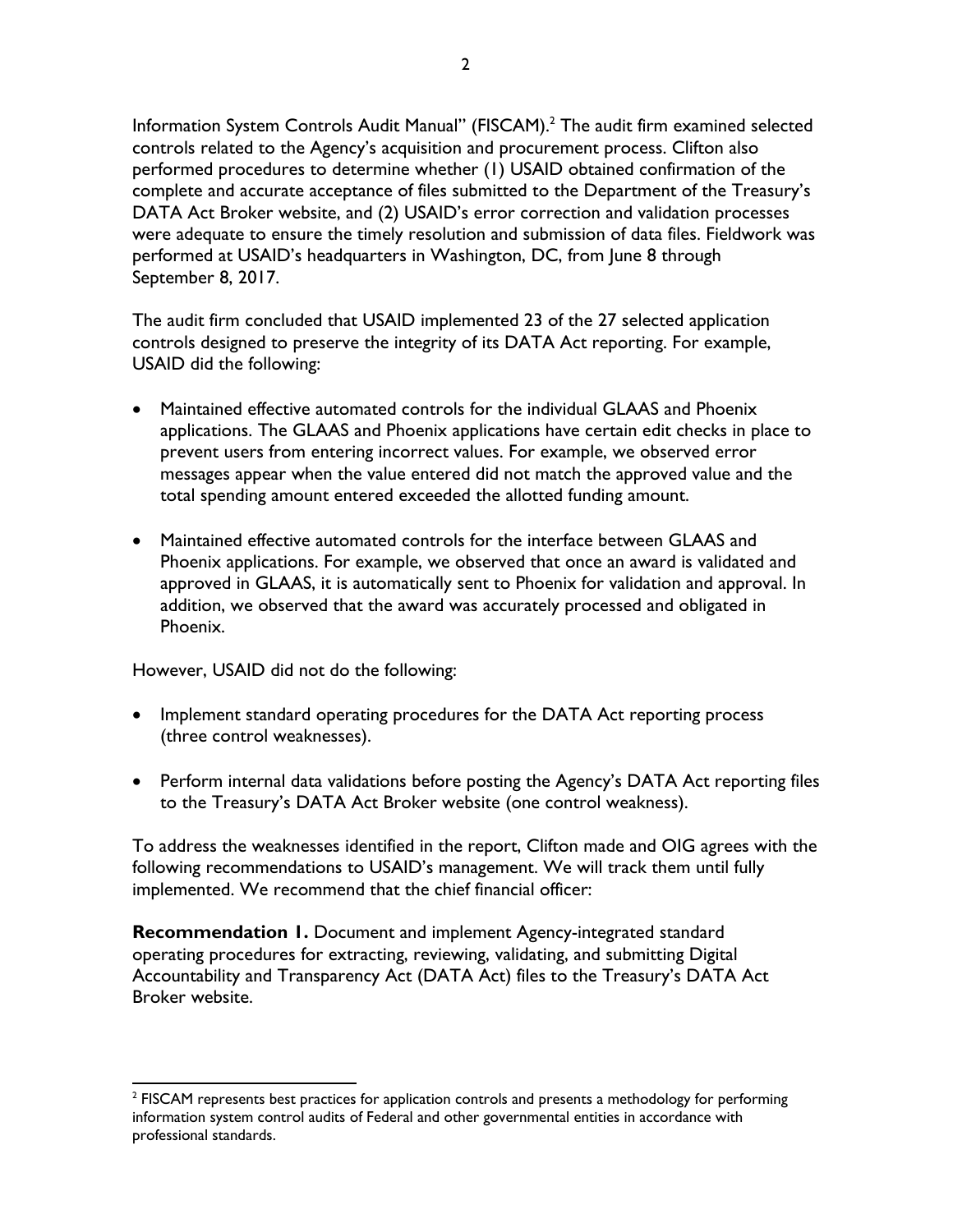**Recommendation 2.** Document and implement procedures to validate and reconcile financial data in Digital Accountability and Transparency Act (DATA Act) files before submitting them to the Treasury's DATA Act Broker website.

In finalizing the report, Clifton evaluated USAID's responses to the recommendations. Both Clifton and OIG consider recommendation 1 resolved but open pending completion of planned activities and recommendation 2 closed.

We appreciate the assistance extended to our staff and Clifton's employees during the engagement.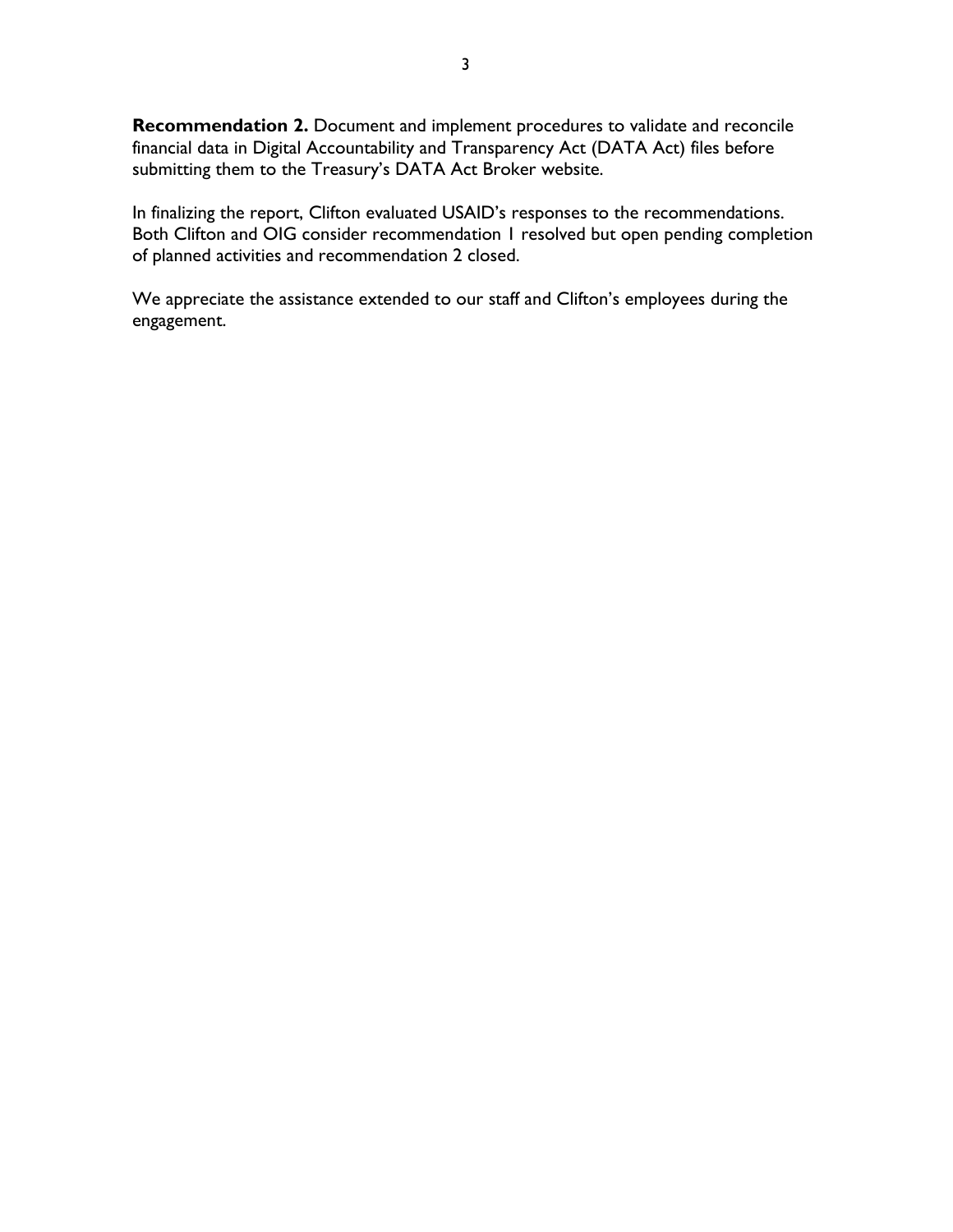

### **U.S Agency for International Development Has Implemented Many Application Controls in Support of the DATA Act of 2014, But Improvements Are Needed**

**October 27, 2017**

**Final Report**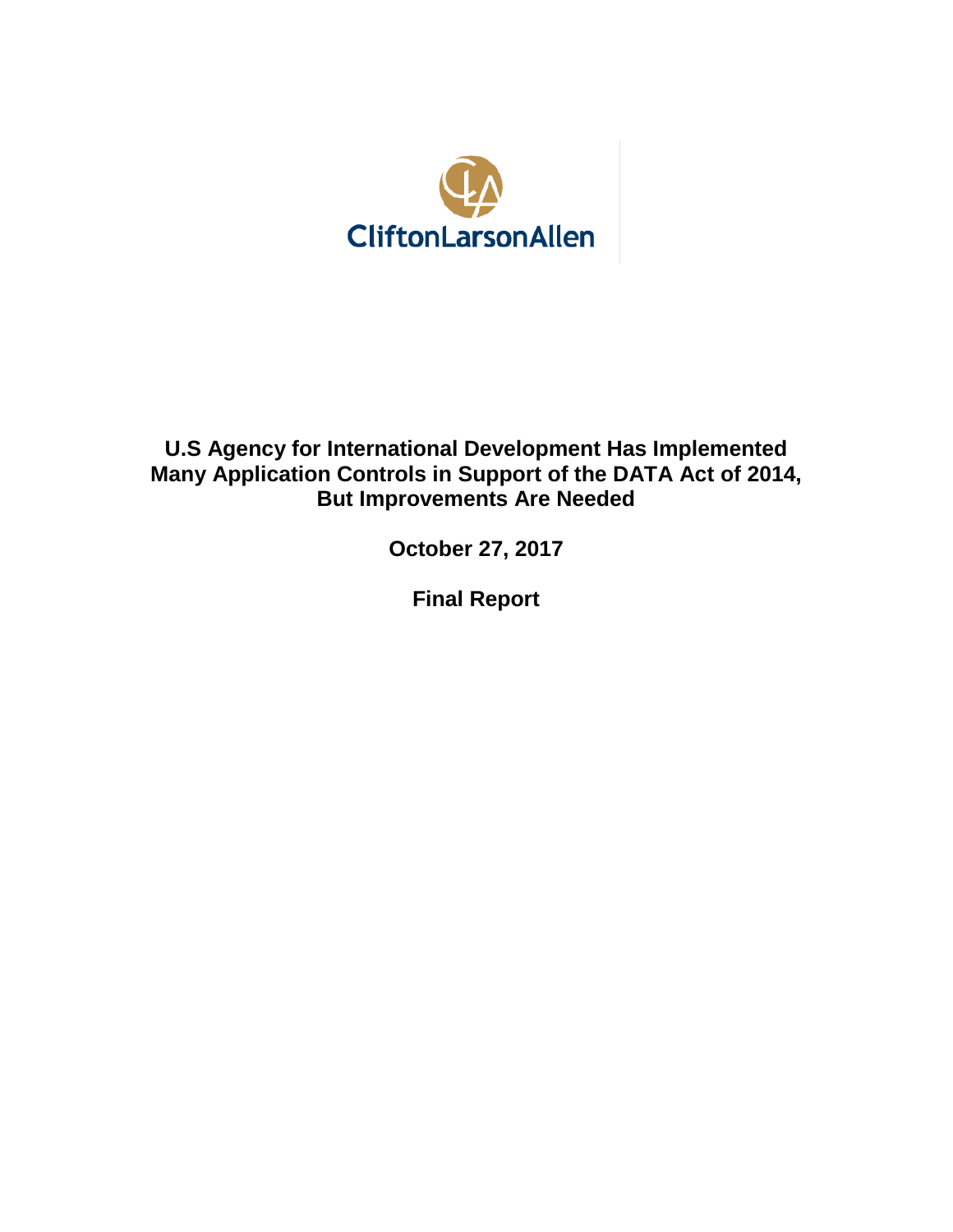

CliftonLarsonAllen LLP 901 N. Glebe Road, Suite 200 Arlington, VA 22203 571-227-9500 | fax 571-227-9552 CLAconnect.com

October 27, 2017

Mr. Mark S. Norman Director, Information Technology Audits Division United States Agency for International Development Office of the Inspector General 1300 Pennsylvania Avenue, NW Washington, DC 20005-2221

Dear Mr. Norman:

Enclosed is our final report on the U.S. Agency for International Development's (USAID) implementation of selected application controls in support of the Digital Accountability and Transparency Act of 2014, The U.S Agency for International Development Has Implemented Many Application Controls in Support of the DATA Act of 2014, But Improvements Are Needed. The USAID Office of Inspector General (OIG) contracted with the independent certified public accounting firm of CliftonLarsonAllen LLP to conduct an audit of selected application controls in support of the Data Act of 2014.

The objective of this performance audit was to determine whether USAID implemented selected application controls in its Phoenix Financial System (Phoenix) and its Global Acquisition and Assistance System (GLAAS). The audit included testing selected application controls from the controls outlined in the Government Accountability Office's (GAO) Federal Information System Controls Audit Manual (FISCAM) to determine whether they were properly designed, implemented and operating effectively.

Our audit was performed in accordance with Government Auditing Standards, issued by the Comptroller General of the United States. Those standards require that we plan and perform the audit to obtain sufficient, appropriate evidence to provide a reasonable basis for our findings and conclusions based on our audit objectives. We believe that the evidence obtained provides a reasonable basis for our findings and conclusions based on our audit objectives.

The audit concluded that USAID generally implemented selected application controls for Phoenix and GLAAS. Although USAID generally had processes for its DATA Act reporting-related application controls, its implementation of those controls was not fully effective to preserve the integrity of the data submitted during the DATA Act reporting process.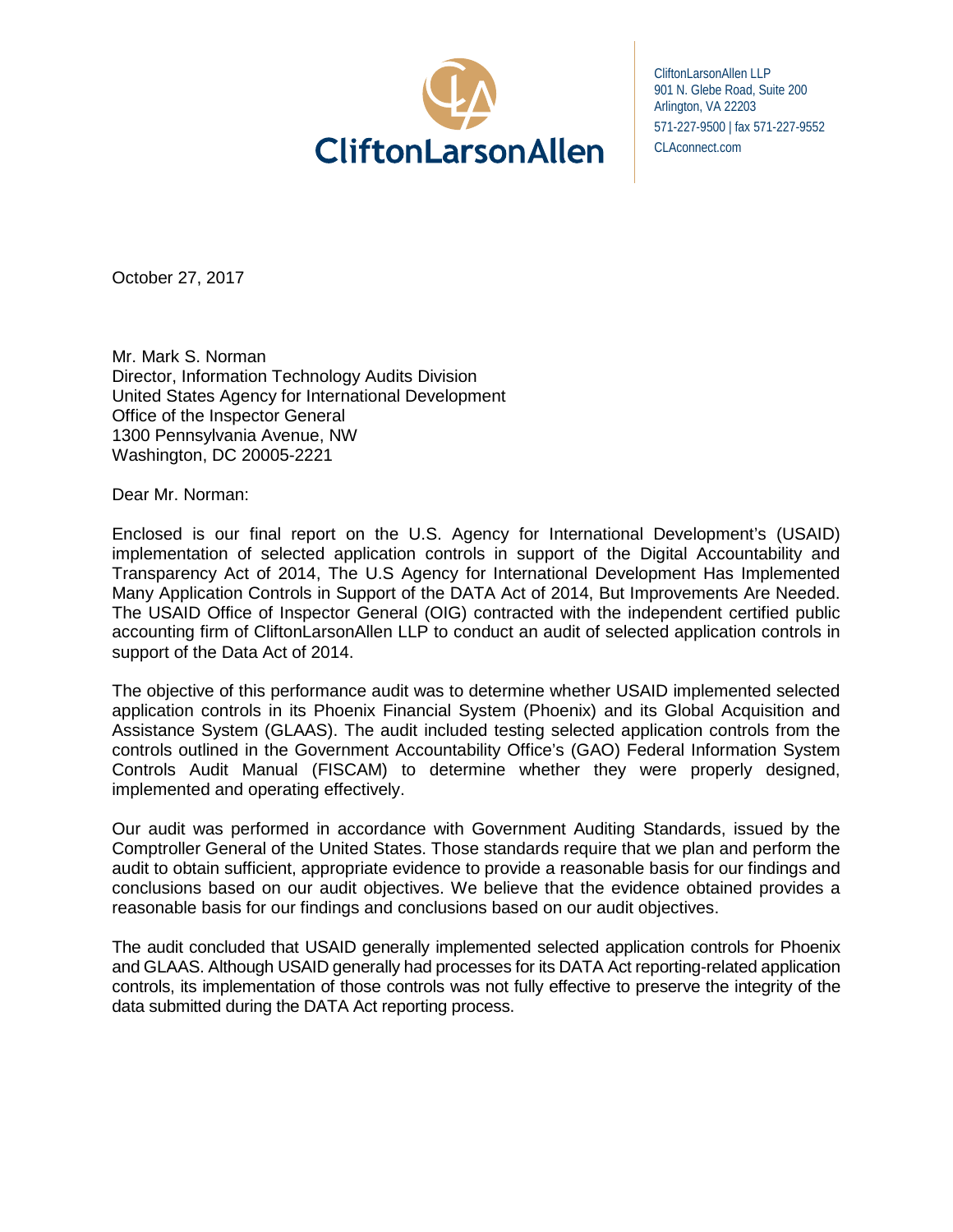Consequently, the audit identified areas with USAID's application controls that needed to be improved. To address those areas and to strengthen the Agency's Data Act reporting, we are making two recommendations.

This report is for the purpose of concluding on the audit objective described above. Accordingly, this report is not suitable for any other purpose.

We appreciate the assistance we received from USAID and appreciate the opportunity to serve you. We will be pleased to discuss any questions or concerns you may have regarding the contents of this report.

Very truly yours,

CLIFTONLARSONALLEN LLP

Clifton Larson Allen LLP

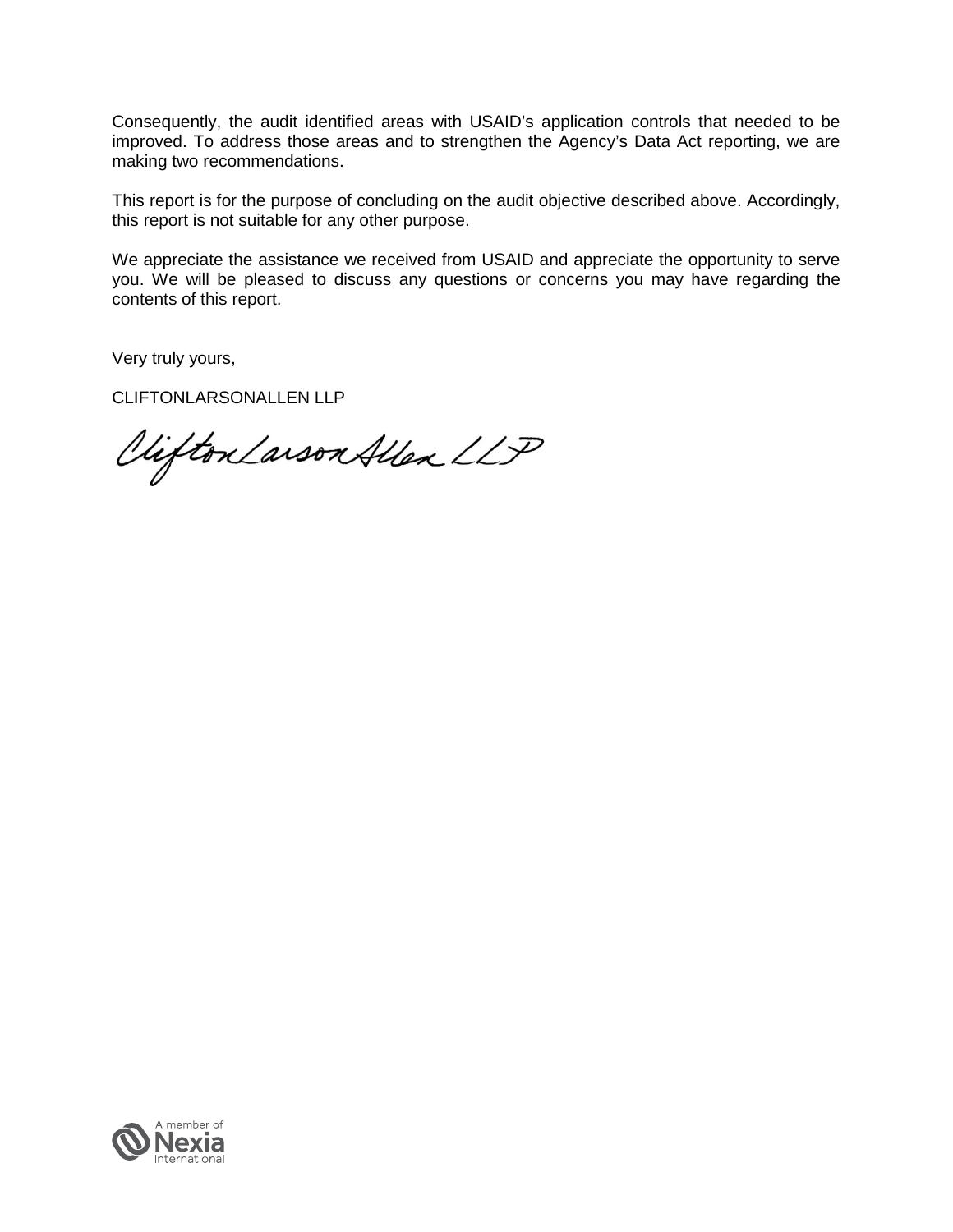# TABLE OF CONTENTS

| <b>USAID Needs to Document Standard Operating</b>                                         |  |  |  |
|-------------------------------------------------------------------------------------------|--|--|--|
| USAID Needs to Improve Its Internal Data<br>Validation Processes Related to Data Act File |  |  |  |
|                                                                                           |  |  |  |
|                                                                                           |  |  |  |
|                                                                                           |  |  |  |
| Appendix III - Summary of Results of Each Control Reviewed10                              |  |  |  |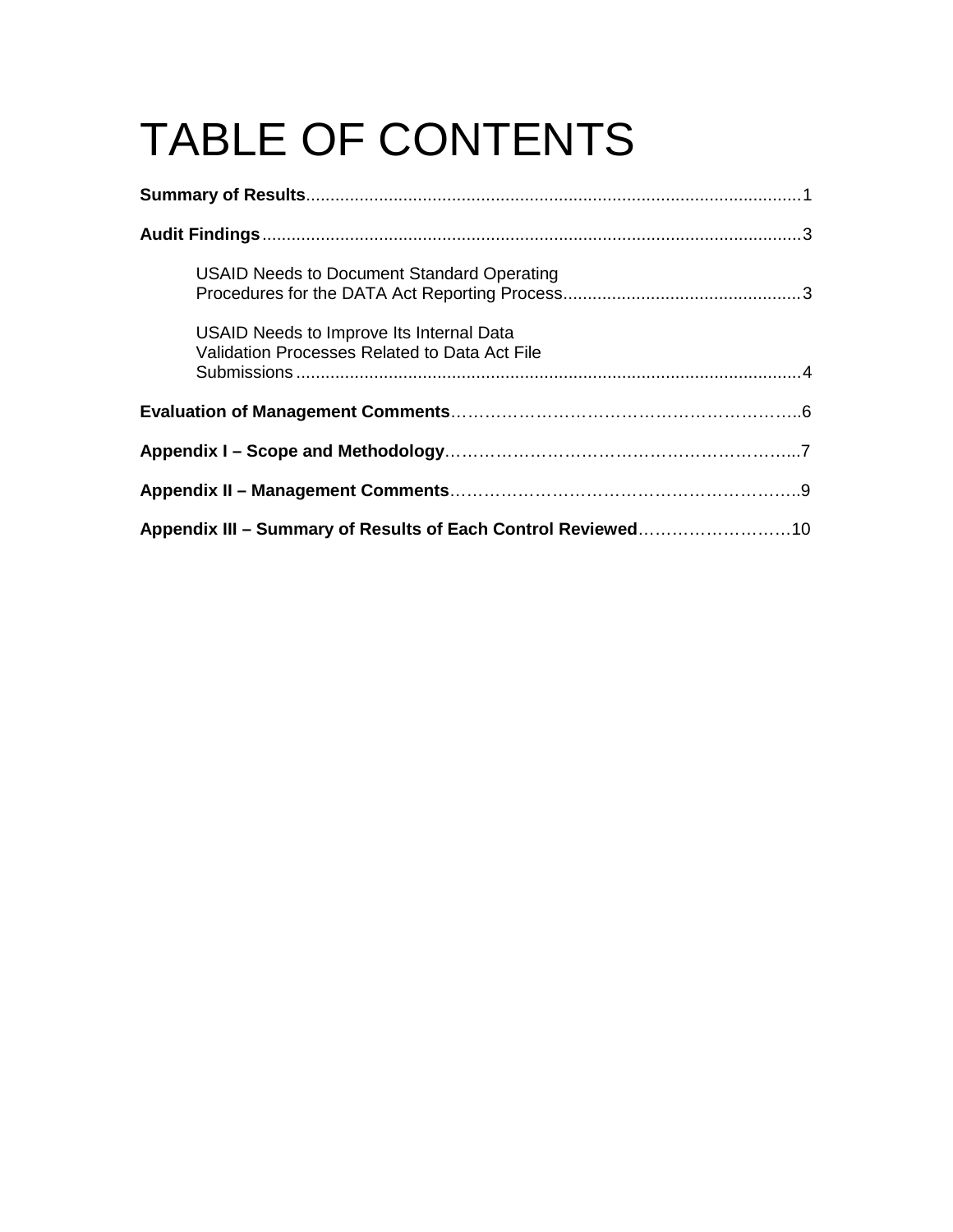## SUMMARY OF RESULTS

The Digital Accountability and Transparency Act of 20[1](#page-9-0)4 (DATA Act)<sup>1</sup> was enacted to expand the reporting requirements pursuant to the Federal Funding Accountability and Transparency Act of 2006 (FFATA). The DATA Act, in part, requires:

• Federal agencies to report financial and award data in accordance with the established Government-wide financial data standards. In May 2015, the Office of Management and Budget (OMB) and Treasury published 57 (Appendix XI) data definition standards and required Federal agencies to report financial data in accordance with these standards for DATA Act reporting, beginning January 2017.

The U.S. Agency for International Development (USAID) Office of Inspector General (OIG) engaged us, CliftonLarsonAllen LLP, to conduct an audit of selected application controls in support of the Data Act of 2014. The objective of this performance audit was to determine whether USAID implemented selected application controls in its Global Acquisition and Assistance System (GLAAS) and its Phoenix Financial System.

Our audit was performed in accordance with generally accepted government auditing standards. Those standards require that we plan and perform the audit to obtain sufficient, appropriate evidence to provide a reasonable basis for our findings and conclusions based on our audit objectives. We believe that the evidence obtained provides a reasonable basis for our findings and conclusions based on our audit objectives.

For this audit, we reviewed selected application controls related to the acquisition and procurement business process over two USAID information systems: GLAAS and the Phoenix Financial System. See Appendix II for a listing of selected controls for each system. GLAAS is utilized to help automate the Agency's end-to-end procurement process, as well as standardize and streamline its business processes. GLAAS is also utilized to support USAID's acquisition management activities, which include all aspects of the procurement life cycle. Phoenix Financial System is integrated with GLAAS for the processing of requests and awards, which are initiated in GLAAS. Momentum Financials, referred to as Phoenix Financial System, provides USAID the functionality to record financial planning and purchasing events as well as, accounts payable, disbursement, and budgeting execution.

Additionally, we performed procedures to support the OIG's DATA Act audit, to determine whether a) USAID obtained confirmation of complete and accurate acceptance of the files submitted to the Treasury's DATA Act Broker website, and b) error correction and validation processes were adequate to ensure timely resolution and submission of data files.

<span id="page-9-0"></span> <sup>1</sup> Digital Accountability and Transparency Act of 2014 (Public Law 113-101-May 9, 2014).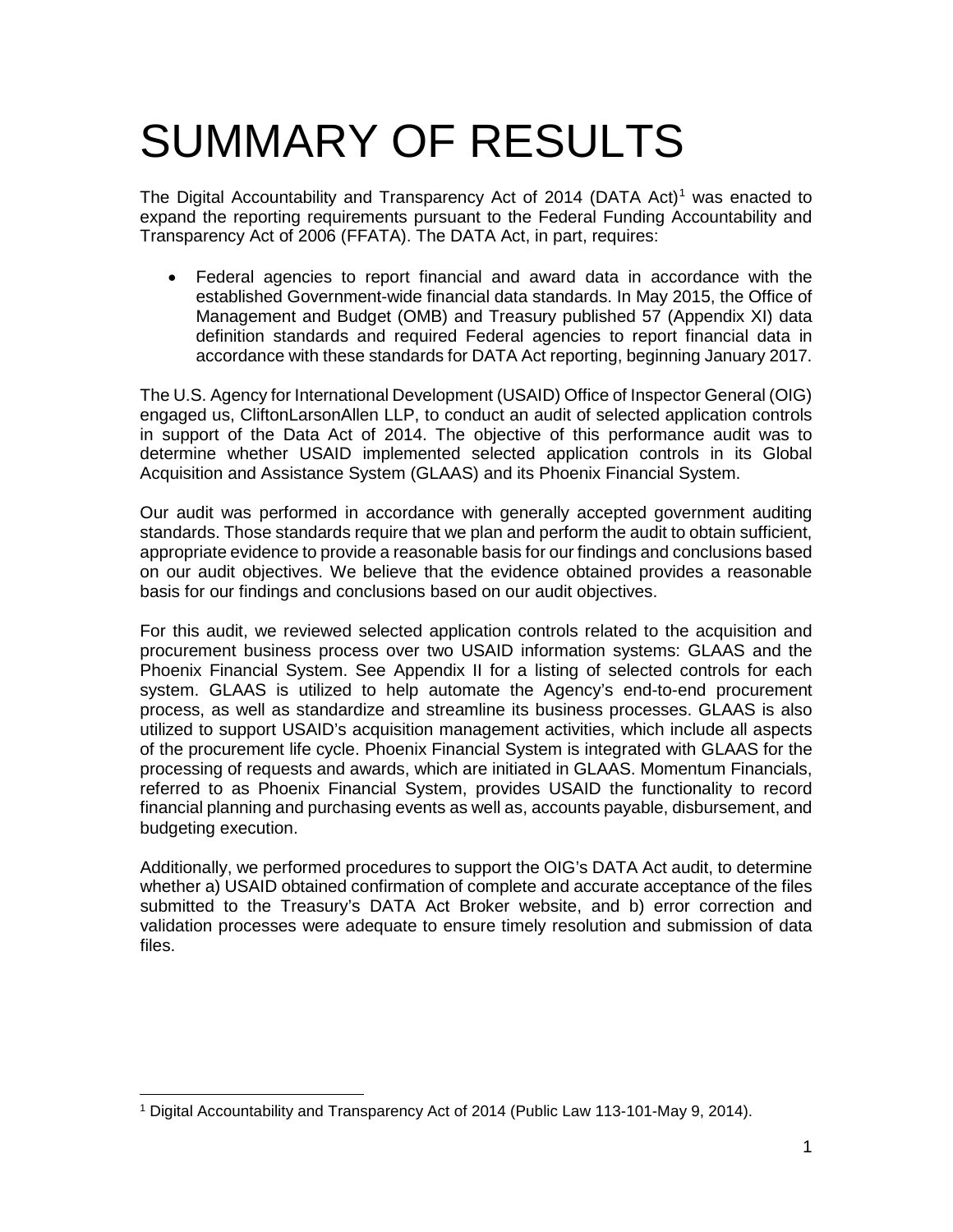#### **Results**

The audit concluded that USAID generally implemented 23 of the 27 selected application controls reviewed<sup>[2](#page-10-0)</sup> for the GLAAS and Phoenix information systems in support of the DATA Act of 2014. Although we noted some controls that need improvement, USAID complied with following requirements:

- Maintained effective automated controls for the GLAAS and Phoenix applications. The GLAAS and Phoenix applications have certain edit checks in place to prevent users from entering incorrect values. For example, we observed error messages such as the value entered not matching predetermined approved values and the total spending amount exceeding the allotted funding amount.
- Maintained effective automated controls for the interface between GLAAS and Phoenix applications. For example, we observed that once an award is validated and approved in GLAAS it is automatically sent to Phoenix for validation and approval. In addition, we observed the the award was accurately processed and obligated in Phoenix.

Although USAID generally had processes for its DATA Act reporting, the implementation of those processes for 4 of the 27 selected application controls was not fully effective to preserve the integrity of its DATA Act reporting. Consequently, the audit identified two areas in USAID's DATA Act reporting controls that needed improvement. Specifically, USAID needs to:

- Create Agency-integrated Standard Operating Procedures (SOPs) for the DATA Act Reporting Process.
- Strengthen its Internal Data Validation Processes Related to Data Act File Submissions.

We made two recommendations to assist USAID in strengthening its DATA Act reporting processes. Detailed findings appear in the following section. Appendix I describes the audit scope and methodology.

Based on our evaluation of management comments, we acknowledge management decisions on both recommendations. We consider recommendation 1 resolved but open pending completion of planned activities and consider recommendation 2 closed.

Detailed findings appear in the following section. Appendix I describes the audit scope and methodology.

<span id="page-10-0"></span> <sup>2</sup> See Appendix II – Summary of Results of Each Control Reviewed.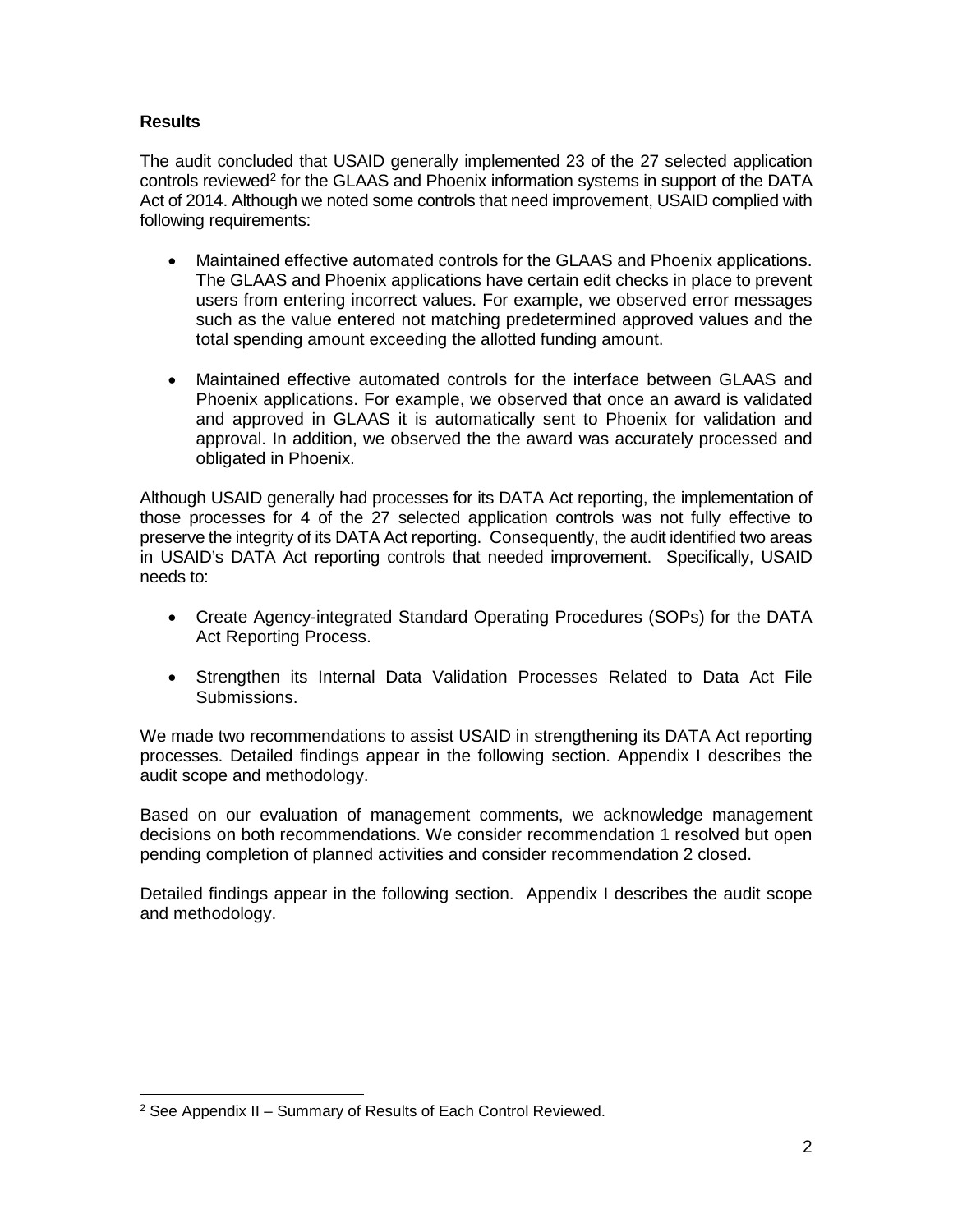## AUDIT FINDINGS

### **1. USAID Needs to Document Standard Operating Procedures for its DATA Act Reporting Process**

Executive Office of the President, Officer of Management and Budget (OMB), M-15-12 Memorandum for the head of the Department and Agencies, dated May 8, 2015, *Increasing Transparency of Federal Spending by Making Federal Spending Data Accessible, Searchable, and Reliable[3](#page-11-0) , states*:

Attachment – Federal Agency Guidance The DATA ACT requires

Implementation efforts shall include agency efforts to modify existing agency regulatory and non-regulatory policies (if required), business processes, and, as needed, systems to support agency-level financial reporting and new data quality requirements under this Memorandum. Agencies shall modify policies, internal business processes, and/or information technology, as needed, to ensure consistent publication of agency-level and award level reporting under the DATA Act and Federal Funding Accountability and Transparency Act (FFATA) on USAspending.gov (or its successor site).

National Institute of Standards and Technology (NIST) Special Publication 800-53, Revision 4, *Security and Privacy Controls for Federal Information Systems and Organizations,* security control security control SI-1, states the following:

The organization:

…

- a. Develops, documents, and disseminates to [Assignment: organizationdefined personnel or roles]: \* \* \*
	- 2. Procedures to facilitate the implementation of the system and information integrity policy and associated system and information integrity controls.

USAID had a process in place for extracting, populating, reviewing (errors/warnings), and submitting DATA Act Reporting Files A, B, and C to the Treasury's DATA Act Broker website. In addition, the Agency had three DATA Act subject matter experts who were familiar with the entire process from extraction to submission of the DATA Act Reporting Files to the Treasury's DATA Act Broker website. However, there were no documented standard operating procedures (SOP's) for extracting, reviewing, validating (errors and warnings), and submitting DATA Act Reporting Files A, B, and  $C<sup>4</sup>$  $C<sup>4</sup>$  $C<sup>4</sup>$  to the Treasury's DATA Act Broker<sup>[5](#page-11-2)</sup> website.

<span id="page-11-1"></span><span id="page-11-0"></span> <sup>3</sup> Management and Budget (OMB), Memorandum, M-15-12, Increasing Transparency of Federal Spending by Making Federal Spending Data Accessible, Searchable, and Reliable (May 8th, 2015). <sup>4</sup> File A – Appropriations Account Details; File B – Object Class Code and Program Activity Details; File C – Award Financial Details

<span id="page-11-2"></span><sup>5</sup> Treasury's DATA Act Broker - A system that collects and validates agency financial data.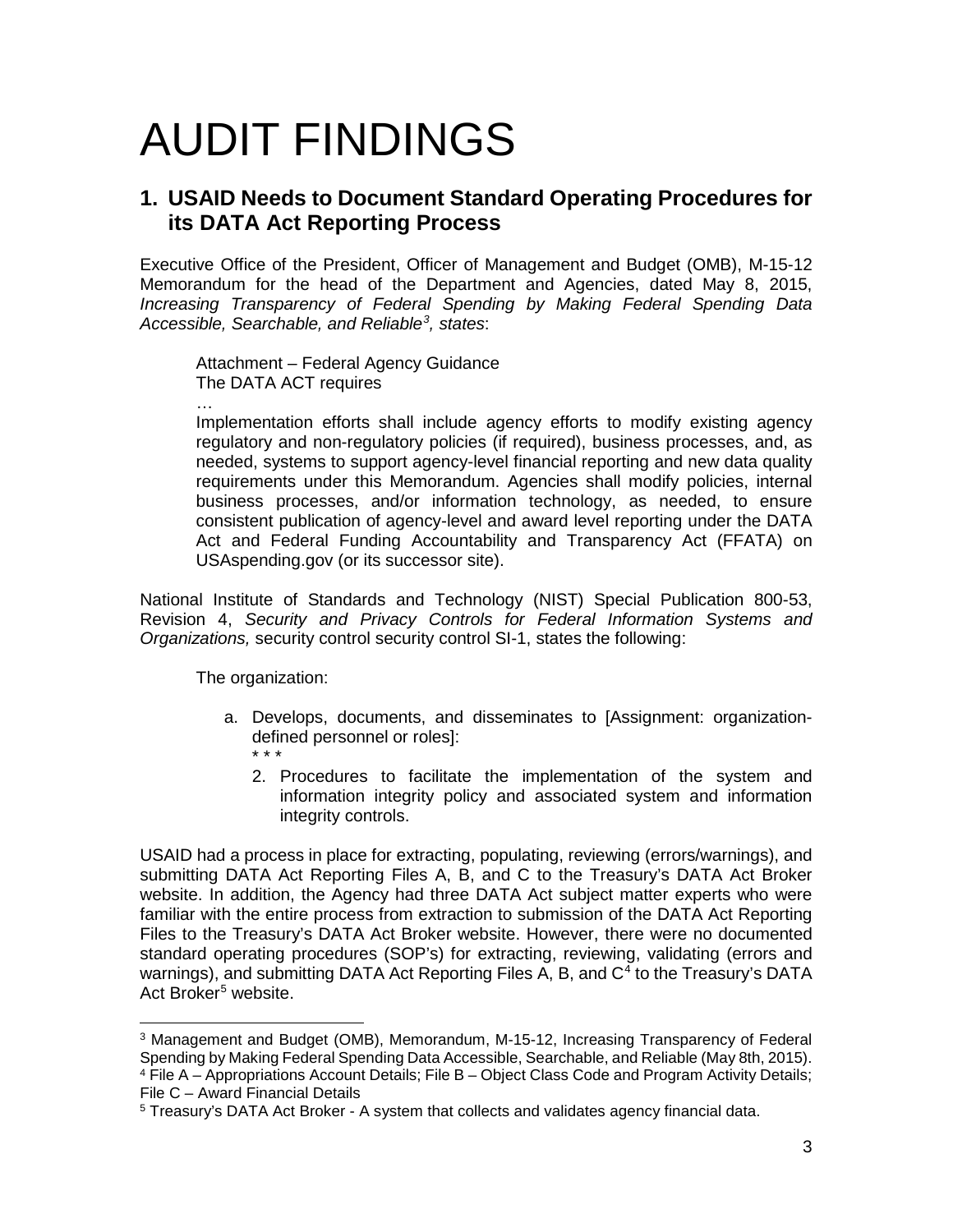Due to the infancy of the DATA Act reporting process, management indicated there were no documented SOPs that describe the entire process. However, by not documenting SOP's for the DATA Act Reporting process, which describe the step-by-step instructions from extracting data for submission of DATA Act files to the Treasury's DATA Act Broker website, there is an increased risk USAID will not be able to submit the files to the Treasury's DATA Act Broker website in compliance with DATA Act of 2014 requirements. Since the knowledge of the reporting process is maintained by a few individuals, there is an inherent risk of a) knowledge transfer to individuals outside of this group, and b) potential inconsistency in the application of reporting procedures.

*Recommendation 1: We recommend that the USAID Chief Financial Officer document step-by-step Agency-integrated standard operating procedures for extracting, reviewing, validating, and submitting DATA Act files to the Treasury's DATA Act Broker website.*

### **2. USAID Needs to Improve Its Internal Data Validation Processes Related to Data Act File Submissions**

Public Law 113-101-May 9, 2014, *Digital Accountability and Transparency Act of 2014 (DATA Act),* Sec. 2. Purpose states:

… (4) improve the quality of data submitted to USASpending.gov by holding Federal agencies accountable for the completeness and accuracy of the data submitted;

NIST Special Publication 800-53, Revision 4, security control SI-10, states the following:

The organization:

… Control Enhancements:

…

(2) INFORMATION INPUT VALIDATION | REVIEW / RESOLUTION OF ERRORS The organization ensures that input validation errors are reviewed and resolved within [Assignment: organization-defined time period].

We determined that limited internal data validations or reconciliations were being performed by USAID staff prior to posting the Agency's DATA Act reporting files to the Treasury's DATA Act Broker website. Management indicated that the Treasury's DATA Act Broker website was utilized to validate DATA Act reporting files A, B, and C for any warning and errors (indicated within the Warning report, generated from the Treasury's DATA Act Broker website). Although files were not accepted with critical errors, files with only warnings (e.g., incorrect formatting, incorrect object class codes, incorrect header information, etc.) were accepted by the Treasury's DATA Act Broker website.

By not performing internal data validation and reconciliation procedures, there is an increased risk that erroneous data may be submitted within USAID DATA Act files to the Treasury's DATA Act Broker website.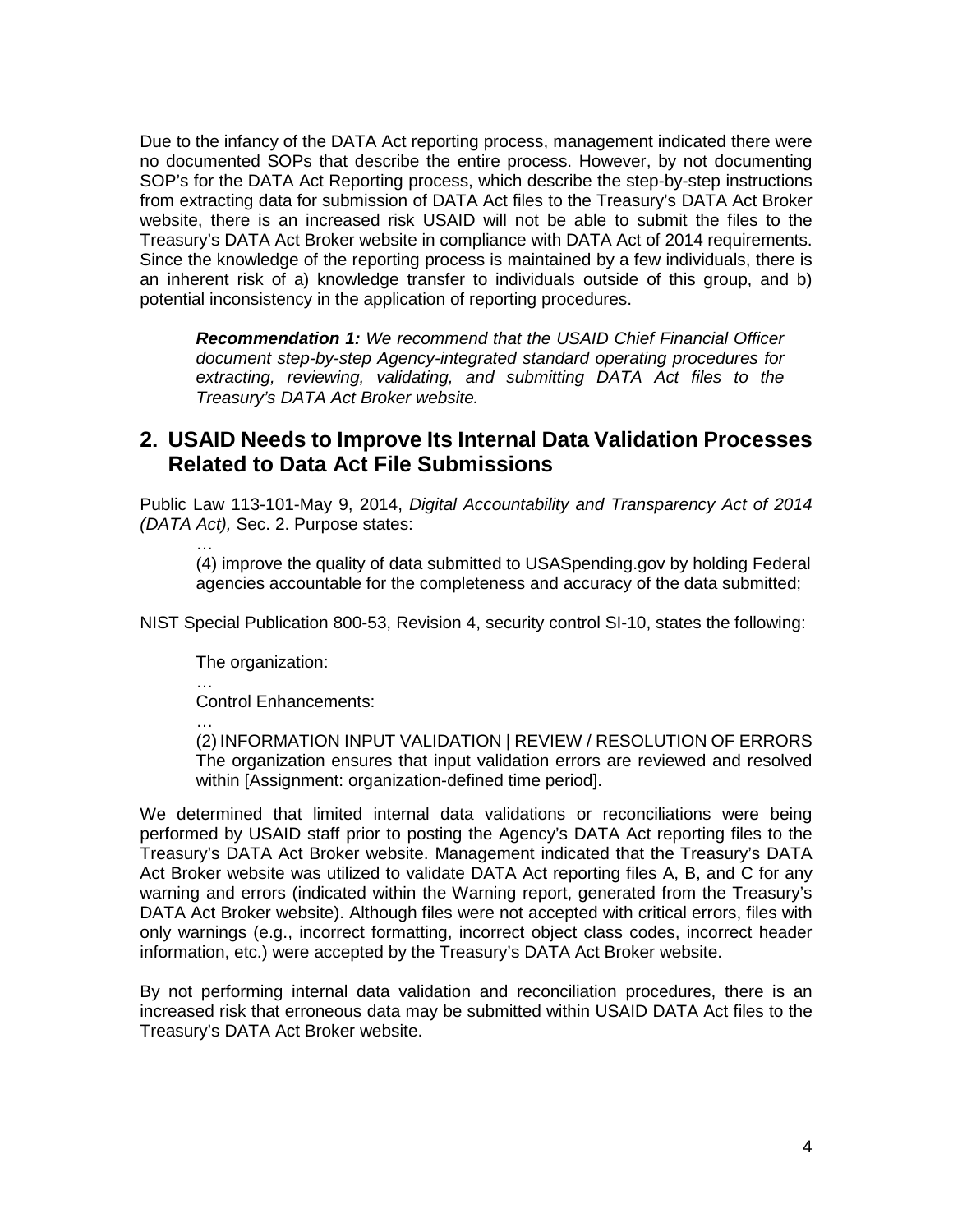*Recommendation 2: We recommend that the USAID Chief Financial Officer document and implement procedures to perform data validation and reconciliations of data within its DATA Act files prior to submitting them to the Treasury's DATA Act Broker website.*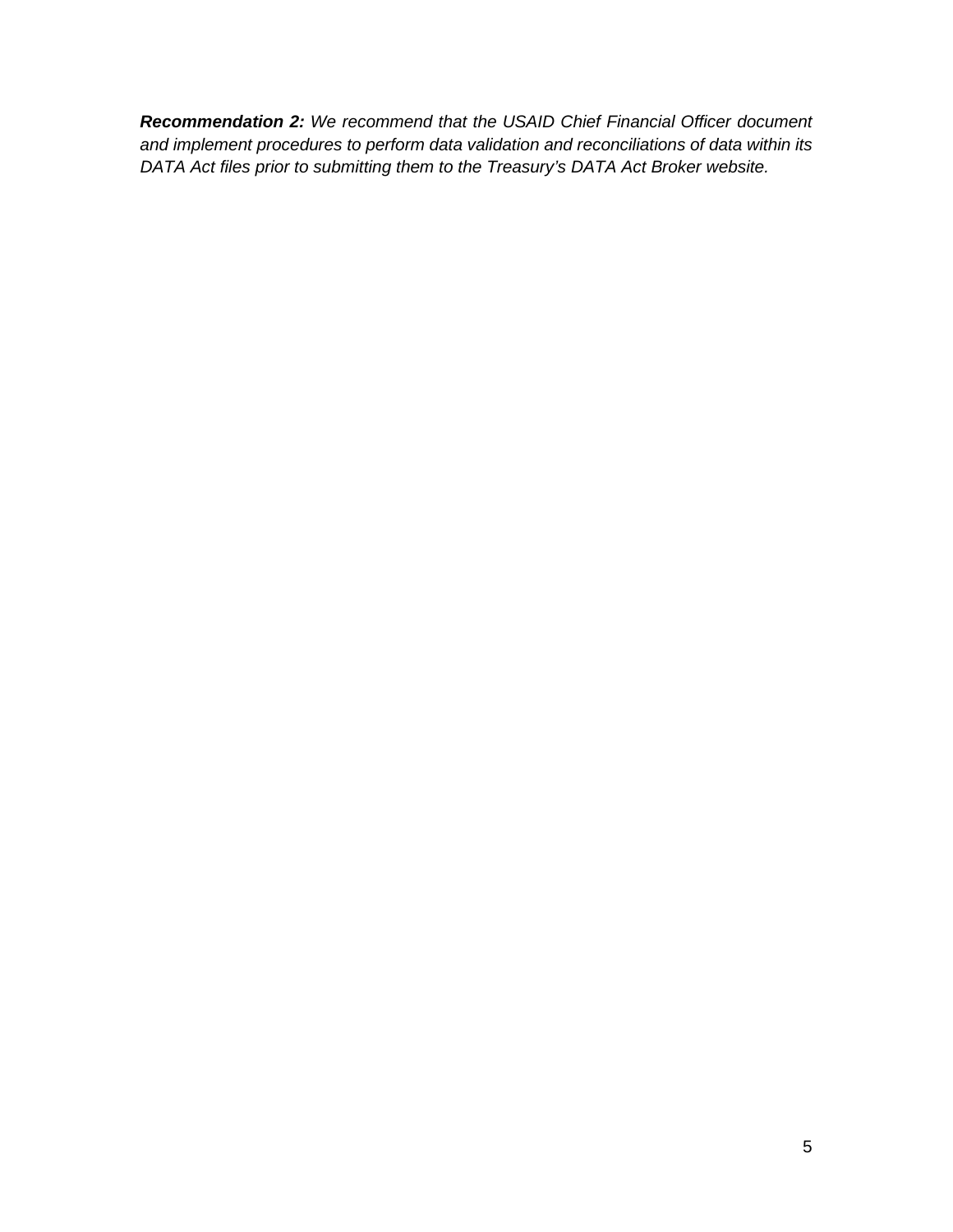## EVALUATION OF MANAGEMENT COMMENTS

We provided our draft report to USAID on October 18, 2017, and on October 25, 2017, received its response, which is included as Appendix II.

The report included two recommendations. We acknowledge management decisions on both recommendations. The Agency accepted recommendation 1 and stated it will develop step-by-step Agency-integrated standard operating procedures for extracting, reviewing, validating, and submitting DATA Act files to Treasury's DATA Act Broker website. Therefore, we consider recommendation 1 resolved but open pending completion of planned activities. In regard to recommendation 2, USAID's response noted that the Treasury's DATA Broker is designed to allow agencies to validate data prior to submission to ensure that the agency data comports to Treasury data schema requirements. Therefore, the Agency concluded that to implement an internal data validation solution would be a duplication of effort that would not add any substantive value for USAID's DATA Act submission process. We acknowledge the Agency's logic and its determination that the resources needed to implement the recommendation could outweigh the benefits. Therefore, we consider recommendation 2 closed.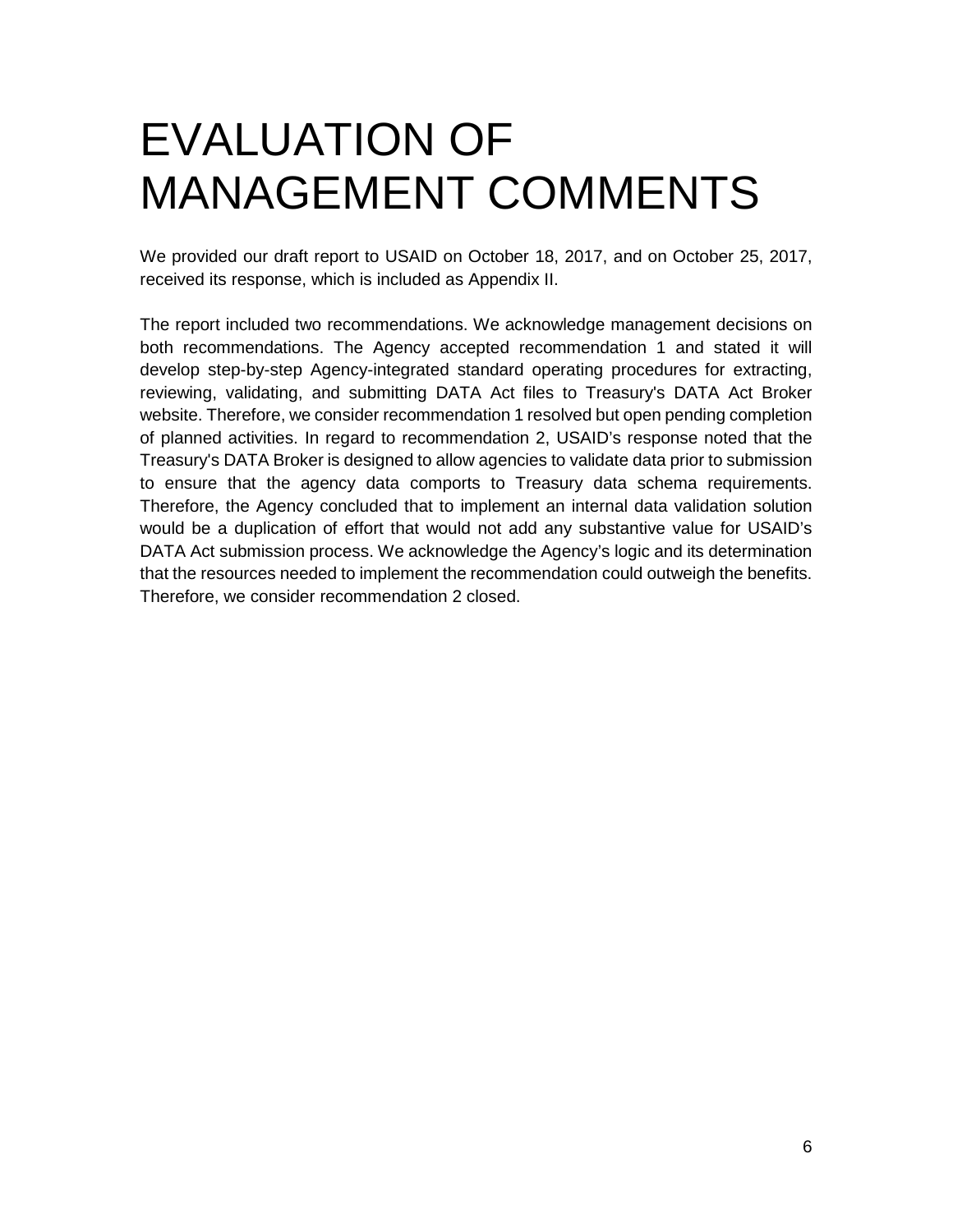## SCOPE AND METHODOLOGY

#### **Scope**

We conducted this audit in accordance with generally accepted government auditing standards, as specified in the Government Accountability Office's *Government Auditing Standards.* Those standards require that we plan and perform the audit to obtain sufficient, appropriate evidence to provide a reasonable basis for our findings and conclusions based on our audit objective. We believe that the evidence obtained provides a reasonable basis for our findings and conclusions based on our audit objective. The audit was designed to determine whether USAID implemented selected application controls over the procurement life cycle in support of the Office of Inspector General's Digital Accountability and Transparency Act of 2014 (DATA Act) audit.

The objective of this performance audit was to determine whether USAID implemented selected application controls in its Phoenix Financial System and GLAAS, specific to the acquisition and procurement business process.

The scope of this audit included testing selected application controls from the controls outlined in Government Accountability Office's (GAO) Federal Information System Controls Audit Manual (FISCAM) $6$  to determine whether the controls were properly designed, implemented and operating effectively. The selected application controls are summarized below and more specifically within Appendix II:

- Business Process Controls
- Interface Controls
- Data Management System Controls

For this audit, we reviewed the controls over two USAID information systems: the Phoenix Financial System and GLAAS. See Appendix II for a listing of selected controls for each system.

The audit was conducted at USAID's headquarters in Washington, D.C., from June 8, 2017, to September 8, 2017.

#### **Methodology**

Following the audit methodology prescribed in GAO's FISCAM ,we reviewed selected application controls<sup>[7](#page-15-1)</sup> over USAID's Phoenix Financial System and GLAAS systems, specific to the acquisition and procurement business process and data elements, such as obligations, awards, commitments, awardees, etc.

<span id="page-15-1"></span><span id="page-15-0"></span> $6$  FISCAM represents best practices and presents a methodology for performing information system control audits of federal and other governmental entities in accordance with professional standards. <sup>7</sup> Ibid. footnote 2.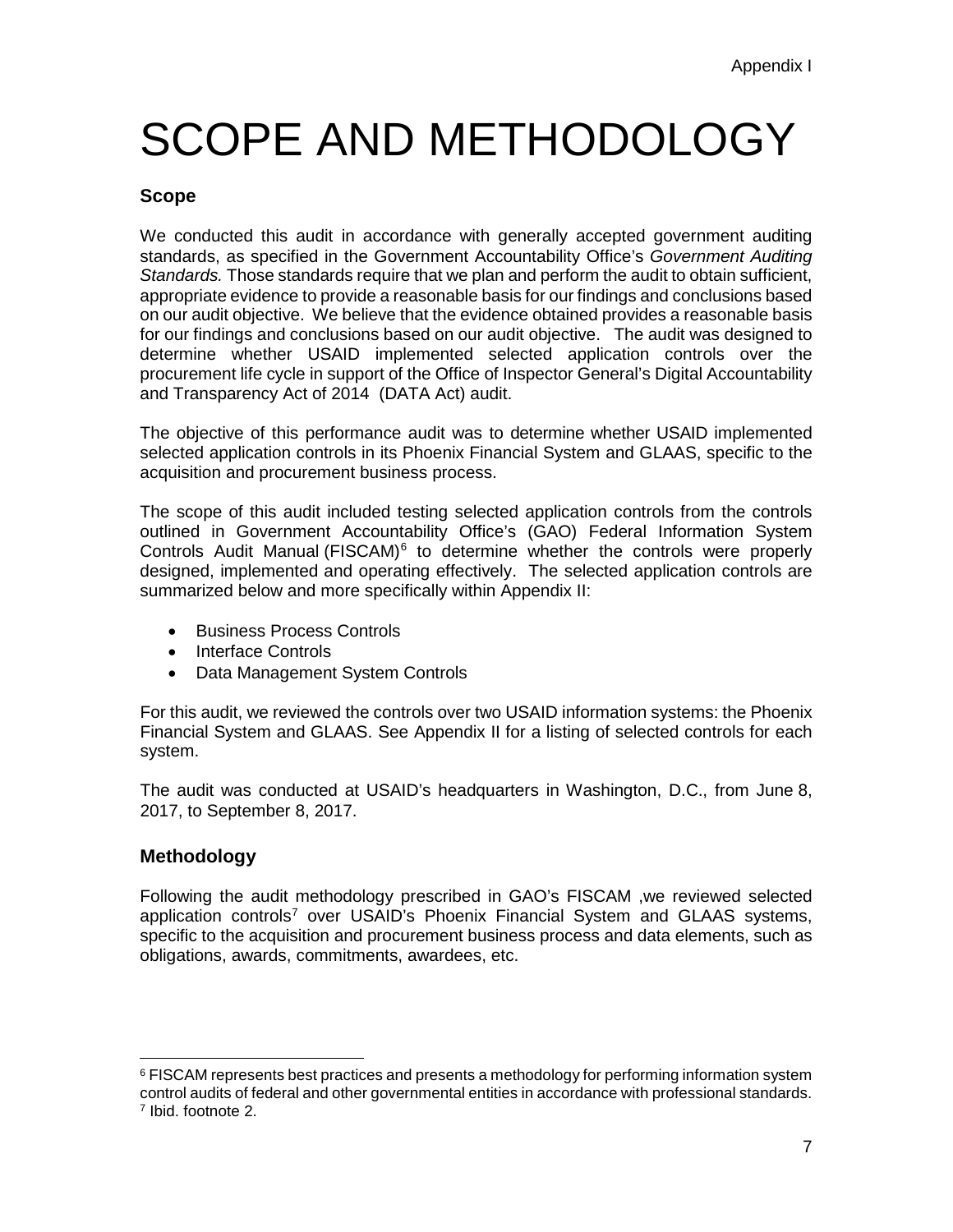To accomplish our audit objective, we preformed the following procedures:

- Interviewed key personnel, and reviewed information on system control policies, procedures, and objectives;
- Interviewed key personnel and observed the process (and key controls) to create requisitions, create contracts and modify existing contracts within GLAAS to the associated obligation of funds in Phoenix Financial System.
- Reviewed documentation related to USAID's acquisition and procurement business process, such as acquisition policies and procedures, system user guides, system error guides and listings, interface procedure guides, and memorandums of understandings for system interconnections.
- Tested Business Process, Interface, and Data Management System controls related to acquisition and procurement business process and data elements, such as obligations, awards, commitments, and awardees application. The selected application controls are summarized within Appendix II.
- Leveraged the fiscal year 2017 USAID Federal Information Security Modernization Act of 2014 (FISMA) audit results for change management and access controls as they related to or affected the selected application controls tested.
- On August 18<sup>th</sup>, 2017, discussed with the OIG's DATA Act and financial audit team whether any concerns or observations were noted in their acquisition/procurement testing performed.
- Reviewed designed documentation related to DATA Act Files reporting process.
- Conducted walkthrough of DATA Act files related to how Data Act files are complied, generated, reviewed for errors/warnings, and posted to the Department of Treasury DATA Act Brokers website.

In testing for the adequacy and effectiveness of the security controls, we exercised professional judgment in determining the number of FISCAM controls selected for testing and the method used to select them. We considered relative risk, and the significance or criticality of the specific controls in achieving the related control objectives. In addition, we considered the severity of a deficiency related to the control activity and not the percentage of deficient controls found.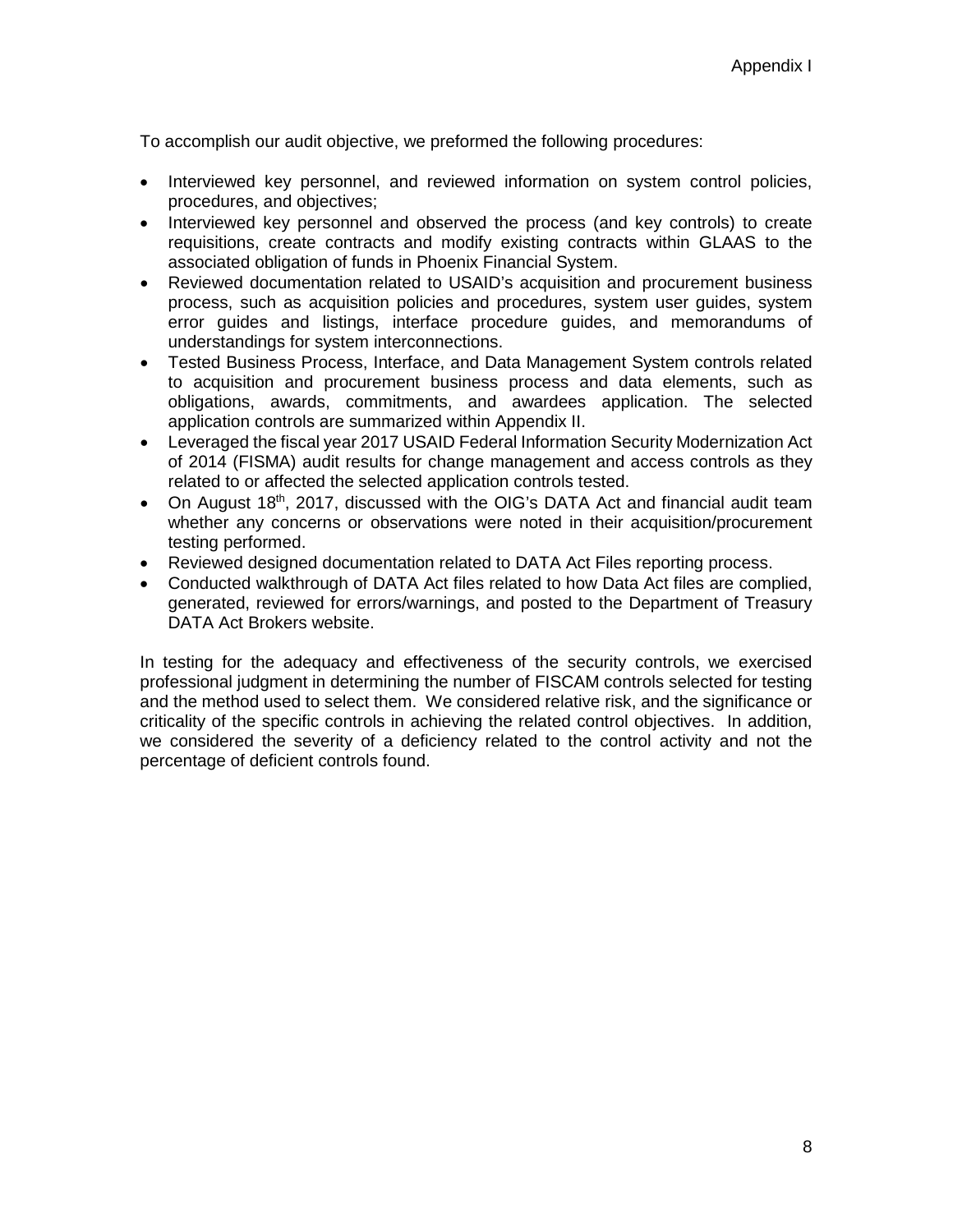## MANAGEMENT COMMENTS



**Chief Financial Officer Chief Financial Officer Chief Financial Officer** 

#### **MEMORANDUM**

**TO**: Tom Yatsco, Assistant Inspector General for Audit

**FROM**: Reginald W. Mitchell /s/

SUBJECT: Management Response to Draft Report on USAID Implemented Application Controls for DATA Act Reports but Improvements Are Needed (A-000-18-00X-C)

Thank you for the oppo1iunity to respond to the draft audit report. The Office of the Chief Financial Officer has reached a management decision for the following two recommendations:

**Recommendation 1**: We recommend that the USAID Chief Financial Officer document step-by-step Agency-integrated standard operating procedures for extracting, reviewing, validating, and submitting DATA Act files to the Treasury's DATA Act Broker website.

**Management Decision**: The Office of the Chief Financial Officer accepts this recommendation and will develop step-by-step Agency-integrated standard operating procedures for extracting, reviewing, validating, and submitting DATA Act files to Treasury's DATA Act Broker website.

#### **Target Completion Date**: July 31, 2018

**Recommendation 2**: We recommend that the USAID Chief Financial Officer document and implement procedures to perform data validation of data within its DA TA Act files prior to submitting them to the Treasury's DATA Act Broker website.

**Management Decision**: The Office of the Chief Financial Officer believes that implementing this recommendation would not add any substantive value for USAID's DATA Act submission process. Furthermore, the Treasury's DATA Broker is designed to allow agencies to validate data prior to submission to ensure that the agency data comports to Treasury data schema requirements. To implement an internal data validation solution would be a duplication of effort and would provide little, if any, value in determining data validity prior to submission to the DATA Broker, which is designed to perform this very function. Management requests that this recommendation be closed upon issuance of the final report.

#### **Target Completion Date**: N/A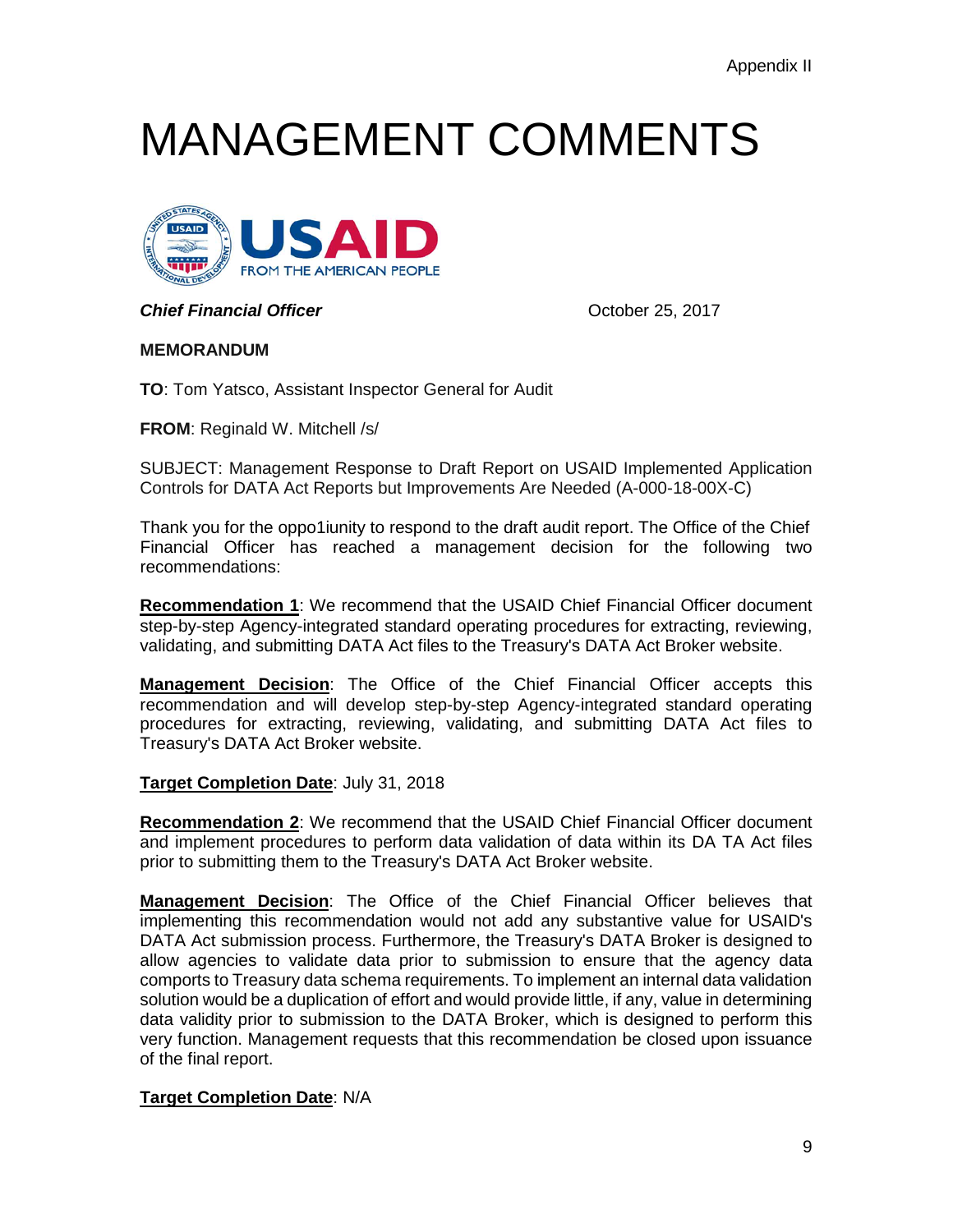## SUMMARY OF RESULTS FOR EACH CONTROL REVIEWED

### **Summary of Selected Controls**

| <b>Control No.</b>           | <b>Application Controls</b>                                                                                                                                           | <b>Is Control</b><br><b>Effective?</b>                                  |
|------------------------------|-----------------------------------------------------------------------------------------------------------------------------------------------------------------------|-------------------------------------------------------------------------|
| <b>Business Process (BP)</b> |                                                                                                                                                                       |                                                                         |
| <b>BP-1.2</b>                | Source documentation and input file data<br>collection and input preparation and entry is<br>effectively controlled.                                                  | Yes, testing was<br>limited to the<br>acquisition/<br>procurement cycle |
| <b>BP-1.3</b>                | Access to data input is adequately<br>controlled.                                                                                                                     | Yes, testing was<br>limited to the<br>acquisition/<br>procurement cycle |
| <b>BP-1.4</b>                | Input data are approved.                                                                                                                                              | Yes, testing was<br>limited to the<br>acquisition/<br>procurement cycle |
| <b>BP-1.5</b>                | Input data are validated and edited to<br>provide reasonable assurance that<br>erroneous data are detected before<br>processing.                                      | Yes, testing was<br>limited to the<br>acquisition/<br>procurement cycle |
| <b>BP-1.6</b>                | Input values to data fields that do not fall<br>within the tolerances or parameters<br>determined by the management result in an<br>automated input warning or error. | Yes, testing was<br>limited to the<br>acquisition/<br>procurement cycle |
| <b>BP-1.7</b>                | Error handling procedures during data<br>origination and entry reasonably assure that<br>errors and irregularities are detected,<br>reported, and corrected.          | No. Refer to finding<br>1.                                              |
| $BP-1.8$                     | Errors are investigated and resubmitted for<br>processing promptly and accurately.                                                                                    | Yes, testing was<br>limited to the<br>acquisition/<br>procurement cycle |
| <b>BP-2.1</b>                | Application functionality is designed to<br>process input data, with minimal manual<br>intervention.                                                                  | Yes, testing was<br>limited to the<br>acquisition/<br>procurement cycle |
| <b>BP-2.2</b>                | Processing errors are identified, logged and<br>resolved.                                                                                                             | Yes, testing was<br>limited to the<br>acquisition/<br>procurement cycle |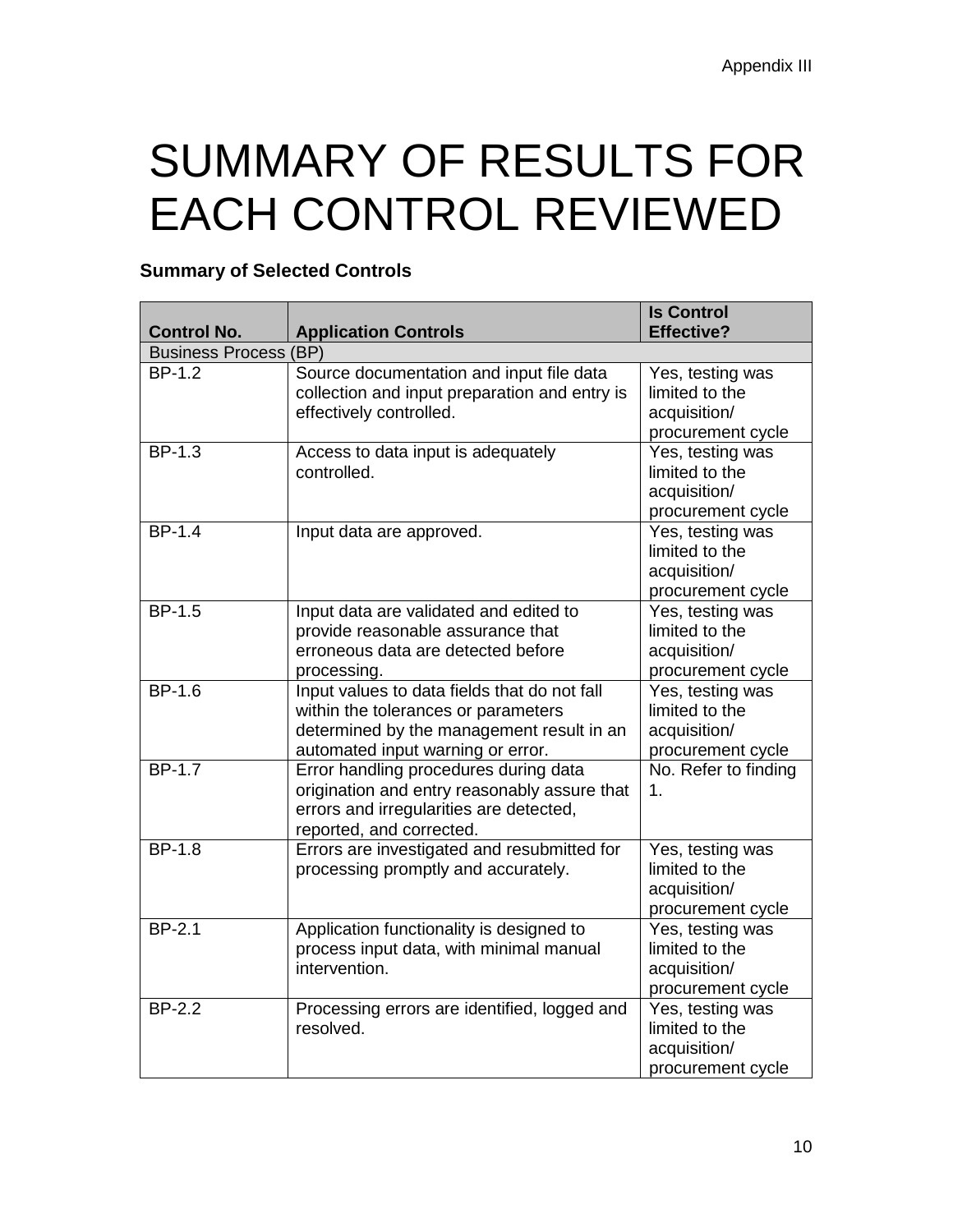|                                |                                                                                                                                           | <b>Is Control</b>                                                                                                                                                   |  |  |
|--------------------------------|-------------------------------------------------------------------------------------------------------------------------------------------|---------------------------------------------------------------------------------------------------------------------------------------------------------------------|--|--|
| <b>Control No.</b>             | <b>Application Controls</b>                                                                                                               | <b>Effective?</b>                                                                                                                                                   |  |  |
| <b>BP-2.3</b>                  | Transactions are executed in accordance<br>with the pre-determined parameters and<br>tolerances, specific to entity's risk<br>management. | Yes, testing was<br>limited to the<br>acquisition/<br>procurement cycle                                                                                             |  |  |
| <b>BP-2.4</b>                  | Transactions are valid and are unique (not<br>duplicated).                                                                                | Yes, testing was<br>limited to the<br>acquisition/<br>procurement cycle                                                                                             |  |  |
| <b>BP-2.5</b>                  | The transactions appropriately authorized.                                                                                                | Yes, testing was<br>limited to the<br>acquisition/<br>procurement cycle                                                                                             |  |  |
| BP-3.3                         | System generated outputs/reports are<br>reviewed to reasonably assure the integrity<br>of production data and transaction<br>processing.  | Yes, testing was<br>limited to the<br>acquisition/<br>procurement cycle                                                                                             |  |  |
| BP-4.1                         | Master data are appropriately designed.                                                                                                   | Yes, testing was<br>limited to the<br>acquisition/<br>procurement cycle                                                                                             |  |  |
| <b>BP-4.2</b>                  | Changes to master data configuration are<br>appropriately controlled.                                                                     | Yes, testing was<br>limited to the<br>acquisition/<br>procurement cycle                                                                                             |  |  |
| <b>BP-4.3</b>                  | Only valid master records exist.                                                                                                          | Yes, testing was<br>limited to the<br>acquisition/<br>procurement cycle                                                                                             |  |  |
| <b>BP-4.4</b>                  | Master data are complete and valid.                                                                                                       | Yes, testing was<br>limited to the<br>acquisition/<br>procurement cycle                                                                                             |  |  |
| BP-4.6                         | Master data additions, deletions, and<br>changes are properly managed and<br>monitored by data owners.                                    | Yes, testing was<br>limited to the<br>acquisition/<br>procurement cycle                                                                                             |  |  |
| <b>Interface Controls (IN)</b> |                                                                                                                                           |                                                                                                                                                                     |  |  |
| $IN-1.2$                       | An interface design is developed for each<br>interface used in the application that<br>includes appropriate detailed specifications.      | Yes, testing was<br>limited to the<br>acquisition/<br>procurement cycle<br>and related<br>interfaces between<br><b>Phoenix Financial</b><br><b>System and GLAAS</b> |  |  |
| $IN-2.1$                       | Procedures are in place to reasonably<br>assure that the interfaces are processed<br>accurately, completely and timely.                   | No. See Finding 1                                                                                                                                                   |  |  |